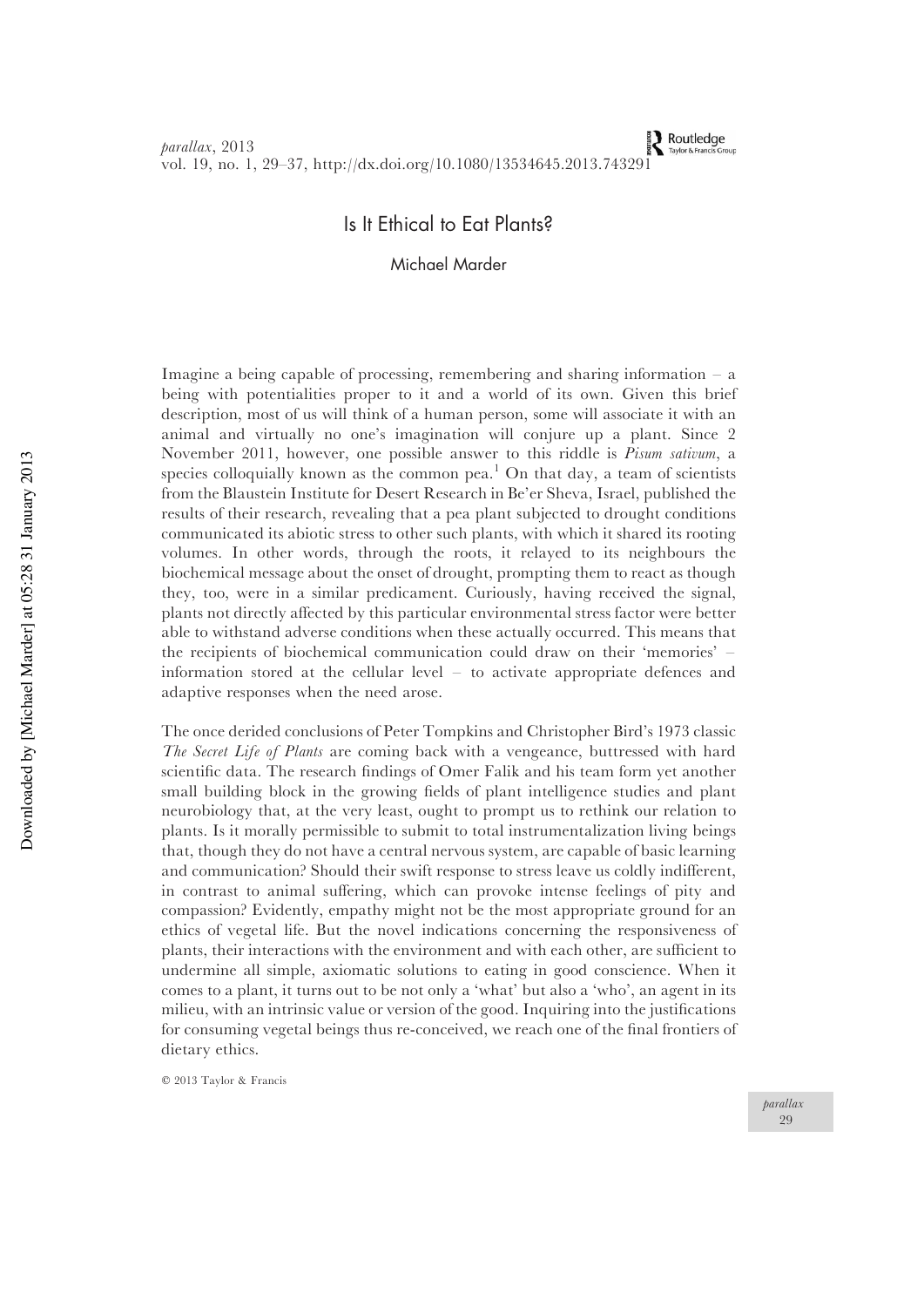By 'simple, axiomatic solutions' I mean Peter Singer's utilitarian defence of vegetarianism, the eating philosophy he views in Animal Liberation under the lens of negativity, as a veritable boycott of modern animal farming and a way to reduce the total amount of suffering in the world.<sup>2</sup> The obverse of this approach is the absolute and quite uncritical positive reliance on plant foods for the satisfaction of global alimentary needs. It is understandable why Singer has no qualms about giving preference to and sparing the life of any animal, when faced with the choice between it and a plant. But what is less forgivable is the general lack of concern with the fate of plants and with the violence inherent in contemporary horticulture. The calculus of pain prevents the philosopher from realizing that a complete reduction of a group of non-animal living beings to materials for human consumption cannot deserve the appellation *ethical* outside a strictly utilitarian frame of reference.<sup>3</sup>

Nothing prevents utilitarianism from accommodating new scientific findings on the quasi-cognitive capacities of plants by mapping them on a continuum that extends from a minimum of sensitivity (Schelling's word for this zero-point is irritability) to full-fledged suffering. Yet, in doing so, utilitarian thought would still fall far short of science at its finest, which, in harmony with philosophy, prompts us, on the one hand, to eschew all past prejudices attached to an object of knowledge and, on the other, to prepare for and cherish the unsettling experience of wonder accompanying our rediscovery of the world. Unlike utilitarianism, plant intelligence studies excel in this endeavour, to the extent that they tirelessly stimulate fresh approaches to and provide surprising descriptions of what it means to be a plant. Over the past three decades many of our presuppositions about vegetation have crumbled and, with them, evaporated the illusion that we can be innocent and harmless in our eating practices.<sup>4</sup> It is impossible not to feel a sense of wonder, if not shock, upon learning that, after all, to eat a plant is to devour an intelligent, social, complex being. The question is how to linger in this unsettling condition, without 'getting over' it, so that ethical sensibilities would be sharpened and enriched, rather than dismissed altogether.

A utilitarian response, fine-tuning the gradations of suffering and the relevant costbenefit analyses to account for the newly formulated ontological and moral status of plants, is clearly inadequate. Bentham's idea that, in calculations of the greatest happiness 'each person is to count for one and no one for more than one' would not work, even provided that plants were factored into the equation, because they are not discrete vegetal 'persons', neatly fitting into the basic distinction between the one and the many.<sup>5</sup> Be this as it may, if neither vegetarianism nor veganism can provide a symbolic refuge place to those who care about the moral choices they make along with their menu selections, then this means that there is no such thing as dietary righteousness. Perhaps, eating is inherently unethical, a violent destruction of the immediate autonomy of the eaten incorporated into the eater; perhaps, it is simply impossible to eat ethically, hard as we may try. These provisional conclusions should not be taken as symptoms of despair and, least of all, as reluctant supports for the indiscriminate consumption of any living being whatsoever. On the contrary, they should stimulate further thinking about what we actually do when we eat a plant.

Some would certainly object that discussions of nutritional ethics grow out of idle, armchair reflections, irrelevant at best and pernicious at worst, ones that detract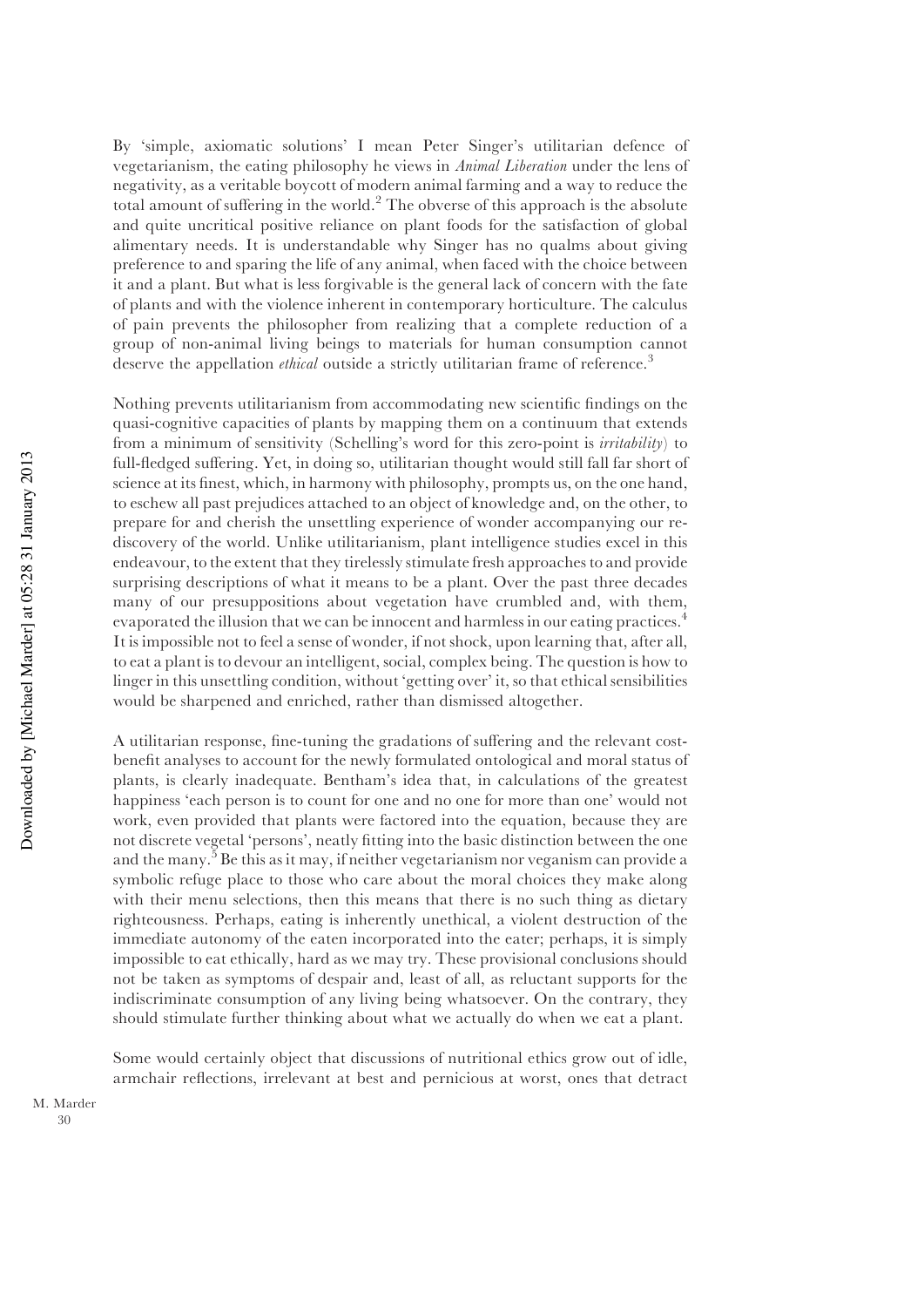public attention from a much more catastrophic situation of global food shortages and soaring staples prices. Wouldn't it be preferable to resort to any agricultural technique, so long as it served the purpose of producing enough food to eliminate hunger? Do issues pertaining to so-called plant ethics matter, when much graver problems facing human beings remain unresolved?

The choice between respect for plants and the elimination of hunger is a false one, determined as it is by highly ideological considerations. What the above either-or formulations fail to account for is agro-capitalism, which is the common root of artificially created scarcity and violence against nonhuman life forms, whether vegetal or animal, produced with the view to maximizing corporate profits. The ongoing struggle for human emancipation (for instance, from the brutality of physical need) cannot ignore the plight of nonhuman beings, whose worth, in the logic of capital, is nil outside of the commodity prices they are converted into. Plant liberation, if at all possible, would not be at odds with collective human interests, reclaimed against the calculative rationality of capitalism. It would not be a matter of personal choice, as liberals and utilitarians would want to make us believe, but, rather, of a political-economic reorganization and of shifting our thinking away from efficient systems of food production to modes of solidarity and cohabitation – nutritive not excluded – with other living beings.

To return to the problem at hand: the shockwaves emanating from the current research on plant intelligence interfere with the certainty that vegetarianism and veganism are ethical. Philosophy, in this instance, has to do some catching up with science, so as to assess the full implications of the previously unknown capacities of plants. One path it might take in this pursuit is resorting to the arsenal of the most important philosophical questions: that, how and what. What is behind the biological and cultural compulsion that one must eat? How should one eat? And what should one eat?

That we must eat is not so much a question as it is a source of puzzlement, especially granted that this brutal 'fact of life' necessarily renders our actions unethical. In order to maintain themselves alive, humans and animals – but not most plants – must terminate the lives of others. It would be silly to bring to an abrupt close the nascent line of inquiry here, by deriving a crude 'ought' from a biological (better: biologicist) 'is', or, in other words, by arguing that 'eat or be eaten' is the immutable reality and the essential norm of animal and human existences. Cultural-religious practices, such as fasting, meant to bring believers closer to divinity through the mimesis of angelic nature and conditions, such as anorexia and bulimia, suspend, if only for a few exceptional instances, the law of necessity. These examples may well be contra natura, insofar as fasting futilely rebels against human finitude, which reasserts itself in the form of hunger, and eating disorders aim altogether to dispense with the body as an extension or a volume. The philosophical quandaries, 'Is it ethical to eat X?', and simply, 'Is it ethical to eat?', if not philosophy as such and as a whole, border on an eating disorder in the realm of thought. Their purpose, however, is to expose the more severe malady that surreptitiously announces itself in the commodification of living beings, their reduction to an impassive 'what', and their tethering to one function alone – being a storehouse of calories, proteins, carbohydrates and so forth.

parallax 31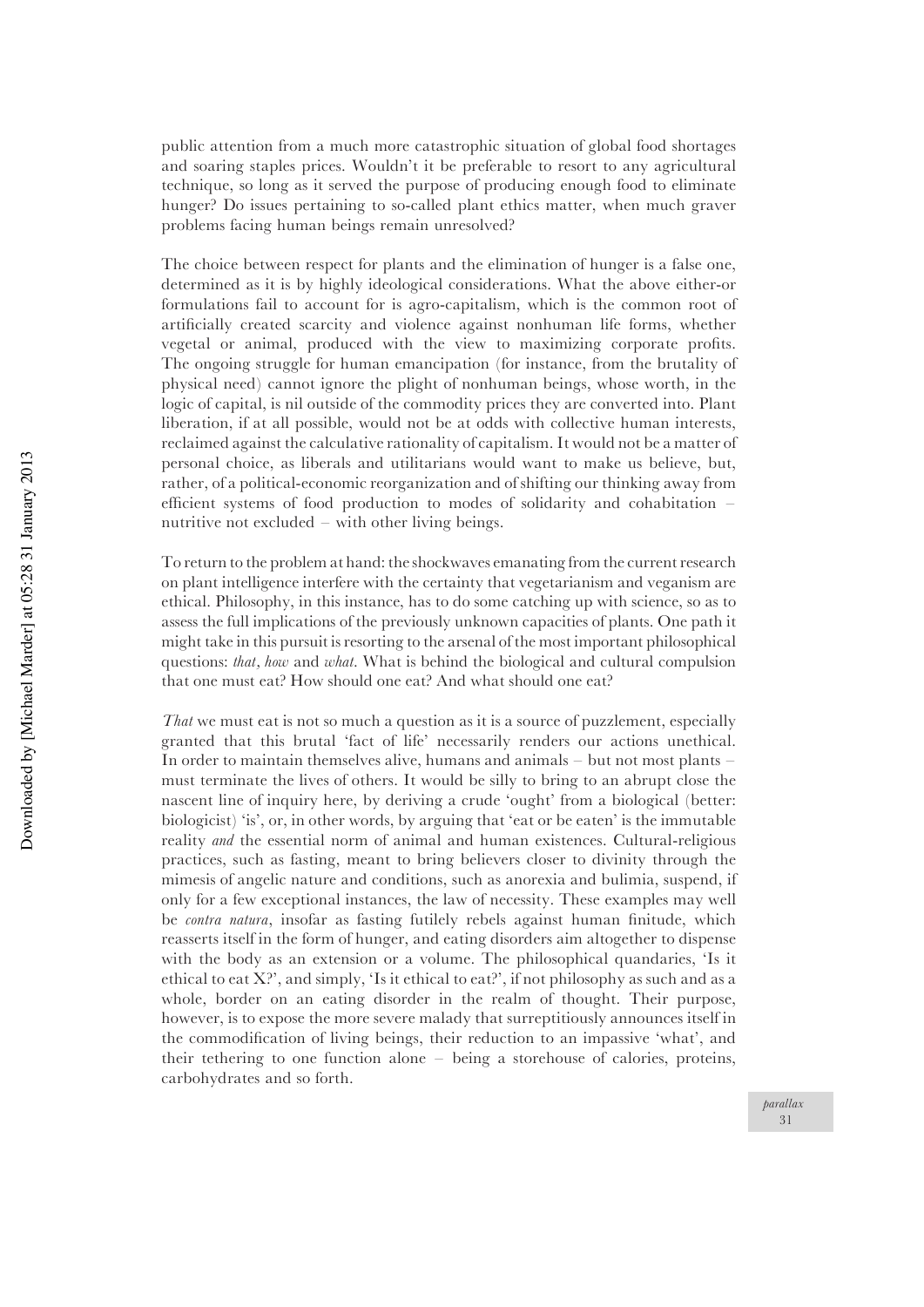'Is it ethical to eat?' justifiably resonates in our ears in the form of a more profound question, 'Is it ethical to be?' (It is not by chance that the Russian verb 'to be' is identical, in the variant yest', to the verb 'to eat'). Regardless of this resonance, it would be wrong to imbue both queries with nihilistic overtones. To problematize the violence inherent in merely being, in the manner of Emmanuel Levinas, whose entire philosophy challenges the egoism of occupying 'one's place in the sun', $6$  or to attempt to minimize – as followers of Jainism do – the destruction of insects we cause by the sheer act of walking, is not to take a step toward a devaluation of human life. Quite the opposite, these theories and practices impart new meaning to our existence and contend with the very meaning of meaning, as Levinas would surely put it. 'Is it ethical to eat?' is not a call to collective anorexia but to a deeper appreciation of the sense of being human, inexplicable through purely biological references to natural necessity. The intense pleasure built into acts of eating and conscious decisions surrounding what we eat imply that these acts are far from a quasi-mechanical refuelling of the organism. Interrogating them, we follow – still or already – the vein of the ancient injunction, 'Know thyself!'

That we eat, our ability to extract from food those nutrients that keep us alive, is what humans actually share with animals and plants. The nutritive capacity is a trace of the plant 'in' us, of the vegetative soul, or, in Aristotelian language, to threptikon, common to all living beings and perfected by plants.<sup>7</sup> (Aristotle deemed this capacity proper to vegetal beings as a foundation for the other two types of soul, the sensitive and the rational.) Before eating plants or animal flesh, we eat thanks to plants. Ontically, this means that they are the cornerstone of our diets, an indispensable part of all animal nutrition. On the ontological level, however, the conclusion is that we are capable of eating thanks to a fundamental facet of plant being or existence, irreducible to the mechanics of osmosis. Everything that lives must practice the ownmost activity of the vegetative soul. In and of itself, such striking commonality has the potential of counterbalancing the divisiveness of 'eat or be eaten' with the communion of creatures endowed with to threptikon. Aristotle, of course, was convinced that this was the sole capacity of plants, while current research in botany shows that they engage in much more complex behaviours as well. Still, the common base remains unaffected: whenever we eat, we do so with the plants and with all other living beings who partake of the principle of the 'vegetative soul'. Pursuing radical self-knowledge, we discover the uncanny plant in us.

It is something of a dogma in philosophy of biology that how we eat, the mode of nutritive activity proper to humans and animals, is what, at bottom, distinguishes us from plants: animal mobility and economization of external surfaces make the active search for sources of food more efficient, whereas plant sedentariness and exposure optimize the passive capture of sunlight and minerals drawn from the soil. Given this dramatic divide, is it possible to learn from plants how to eat ethically, with the least amount of violence? Generally, animal feeding is taken as the model of nutritive activity as a whole: eating is, in the words of Jacques Derrida, the 'metonymy of introjection'.<sup>8</sup> Plants, conversely, do not feature the same rigid distinction between the inside and the outside; they lack the dimension of depth, even if they are physical volumes. As media for the exchange of gases, in a definition that is avowedly Schellengian, they are the tubes, the channels or the passages for the (inorganic)

M. Marder 32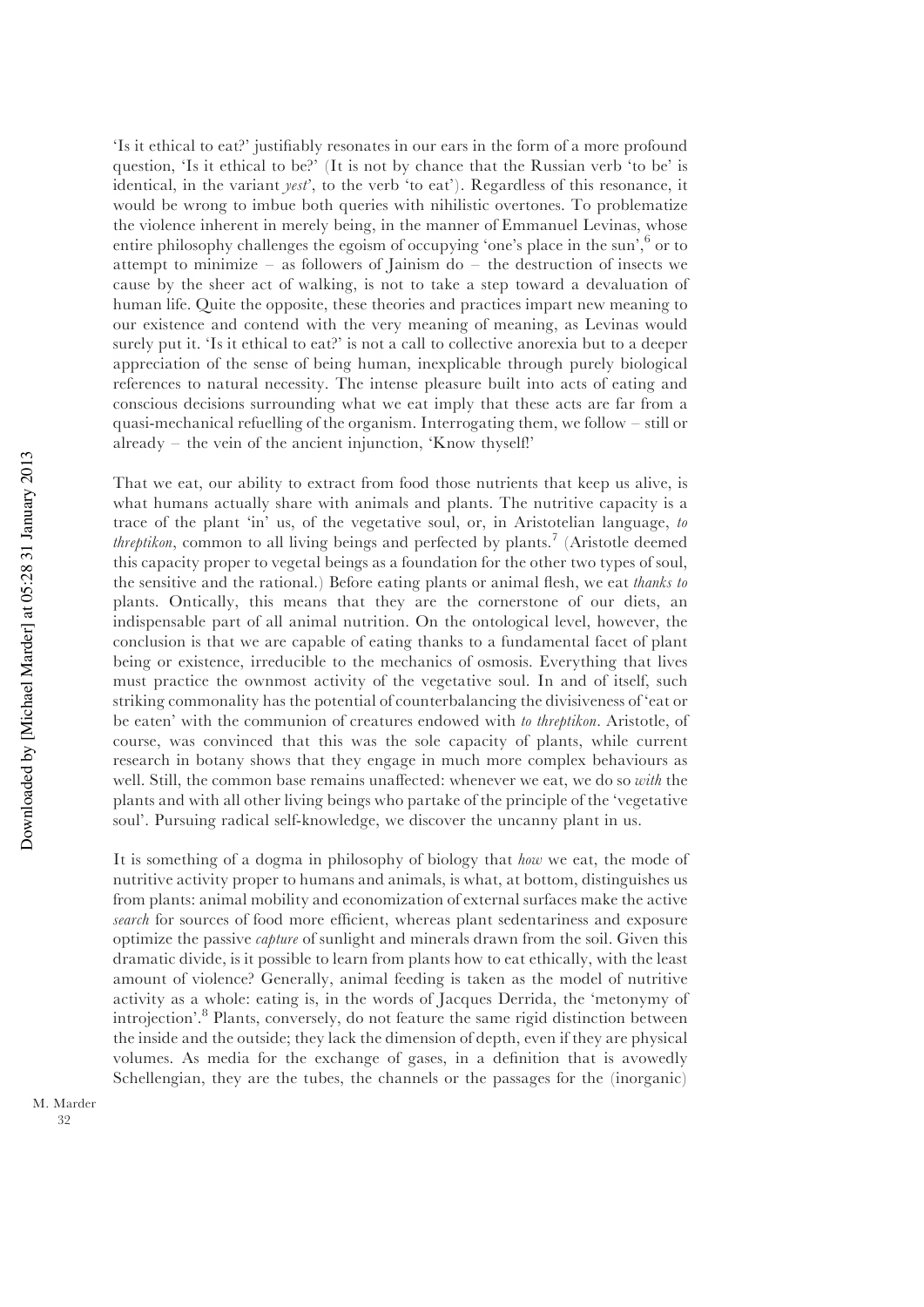other they welcome in their acts of living. The register of this incredible biological hospitality is the body of the plant, the spatio-temporal archive (legible, for instance, in the rings of a tree trunk) of everything it received and subsequently exteriorized, turning 'excretion' into an extension of itself, in the most elegant solution to the problem of elimination.<sup>9</sup> The point is that, though they are discerning in their subterranean 'foraging' for fertile patches of the soil, for plants, eating is not tantamount to interiorization but to a sort of receptivity, a channelling of the other and an orientation to the outside.

What would it take for humans to learn to eat like plants, or, as I put it in *Plant*-*Thinking*, to 'welcome [...] the other and turn [...] oneself into the passage for the other without violating or dominating it, without endeavouring to swallow up its very otherness in one's corporeal and psychic interiority'?<sup>10</sup> The *how* of human eating entails much more than a biological process; it is also and above all, a cultural practice enveloped in a set of generally unquestioned attitudes. How we eat is a physical reflection of how we think, an embodied laboratory of our relation to the outside world in all its materiality. In his fragmentary psycho-physiology, Nietzsche works with this basic supposition and finds direct correlates not only between climatic conditions and thought but also between eating, being and thinking. We are what we eat both in our bodies and in our minds: if we eat plants, we are, in a certain sense, plants. We imbibe their m-RNA which comes to regulate the expression of our own genes, and we think or will like them, adopt their will-to-power (*growth* in strength) as our own.<sup>11</sup>

The modes of eating and thinking may fall into one of two extremes. Either the eater-thinker preys upon the object, devours, interiorizes and assimilates it, or, conversely, she lets it pass through, turning herself, precisely, into a passageway for it and allowing the object to become everything that it could be. This second nutritive modality humans may adopt from plants that neither devour their food nor store it in the deep recesses of subjective or objective interiority, for they lack anything like a stomach and their 'lungs' are outside, on the surface of the leaves. To be sure, human beings cannot ignore their own physiology, which is dissimilar to that of plants, but they can adjust their conduct in such a way that the other, as other, is not eaten up when it is encountered, experienced, thought, or even eaten. How is this to be achieved?

If there were a single recipe for respectful eating practices, it would have prescribed the following: to remember at all times that the beings we eat or experience are much more than storehouses of calories or of information and that they have a whole range of other potentialities irreducible to providing us with nourishment, including everything that falls under the category of 'food for thought'. All too often, philosophical teleologies, invariably harking back to the Biblical narrative of creation, have assumed that the world and the living beings populating it have been intended for unrestricted human usage. Dialectically speaking, a bowl of pea soup consumed by a human being negates the independent, external existence of peas but, in so doing, it also elevates them, to the extent that they now come to fulfill a higher purpose as a source of energy for rational creatures. Along with the actual vegetal beings (the peas), their entire being is consumed without remainder, in that it gets assigned to a single end, extraneous to the plants themselves. Eating plants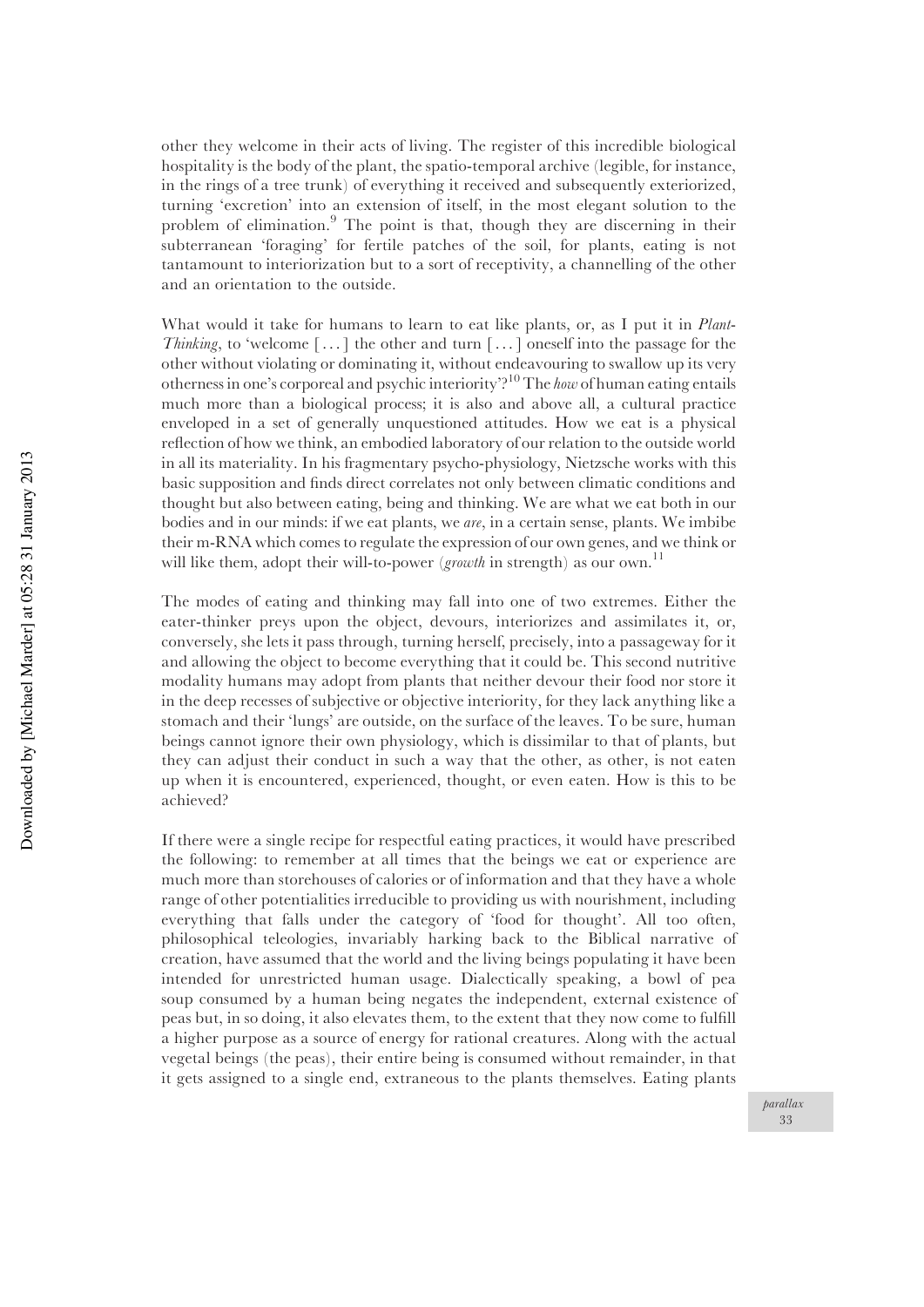becomes an intermediary step toward digesting vegetal ontology, just as the secret goal of consumerism is not to possess this or that object but to consume the world in its totality. The actual, indeed, becomes rational within the stricture of instrumental rationality bent on extracting maximum potential from the beings it then discards, robbing them of their future.

In turn, persistent reminders concerning the existential possibilities proper to plants – those frequently termed 'intrinsic value' – bring us back to vegetal ontology, at present greatly impoverished due to the unabashed instrumentalization that restricts the scope of what plants can be and do. We must work at broadening the range of meanings, as well as what to us appears as meaninglessness, implicit in the historically specific being of plants. An eating practice receptive to their otherness accepts the ontological fact that they exist neither for human enjoyment and consumption, nor for the sake of anything or anyone (perhaps, not even themselves, to the extent that they have no ideal selves). At minimum, a welcome extended to vegetation requires that we resist the urge to take away its existential potentialities, including, in the first instance, its reproductive capacity and, hence, futurity. Seed saving practices are congruent with this formal principle, whereas genetic modification yielding patented seeds with 'non-renewable traits' is not.

More than that, hospitality to the being of plants dictates certain limits on their cultivation – a possible but, by far, not the only mode of human-plant relations. Preservation of wilderness, itself a category constructed in opposition to (and, therefore, presupposing) cultivation, is but the tip of the iceberg here. The point is simply to let plants be, regardless of whether we consider them useful, useless, or harmful, be they fruit trees or weeds. Letting vegetal beings be means keeping in check a domineering attitude toward them, the attitude that underpins the largely successful efforts aimed at engineering their genetic makeup. (Let us recall, briefly, that Pisum sativum was the first plant Gregor Mendel subjected to selective cross-breeding in the period between 1856 and 1863, leading up to the ground-breaking discovery of dominant and recessive traits). And, above all, it means not eating 'too much', in the ontological sense of the expression: not consuming the being of plants as the supplement to the eaten plants themselves and not endeavouring to produce vegetal life as such and as a whole.

There is  $-$  it must be said  $-$  also a downside to eating like a plant, especially when that injunction is interpreted literally or ontically. In this sense, it can imply eating continuously and uninterruptedly, being tethered to the food source and indiscriminately absorbing everything, in the manner of the roots and their osmotic workings.Mapped onto human physiology, incessant eating devours the world, instead of triggering our plant-like exposure to exteriority. What would eating and experiencing be like if, rather than shedding light onto our objects and assigning definite purposes to them, we exposed ourselves to light or, at least, engaged in a mutual relation with plants? In addition to controlling plants, we would feel ourselves controlled by them, acting on their behalf, for instance, by spreading their genes around the globe.12 Ontological freedom (letting vegetal beings be) and the inversion of exposure would jointly constitute the enabling limits to eating and to sovereign experiencing. Within these limits dietary ethics would finally be thinkable, albeit never purely achievable.

M. Marder

34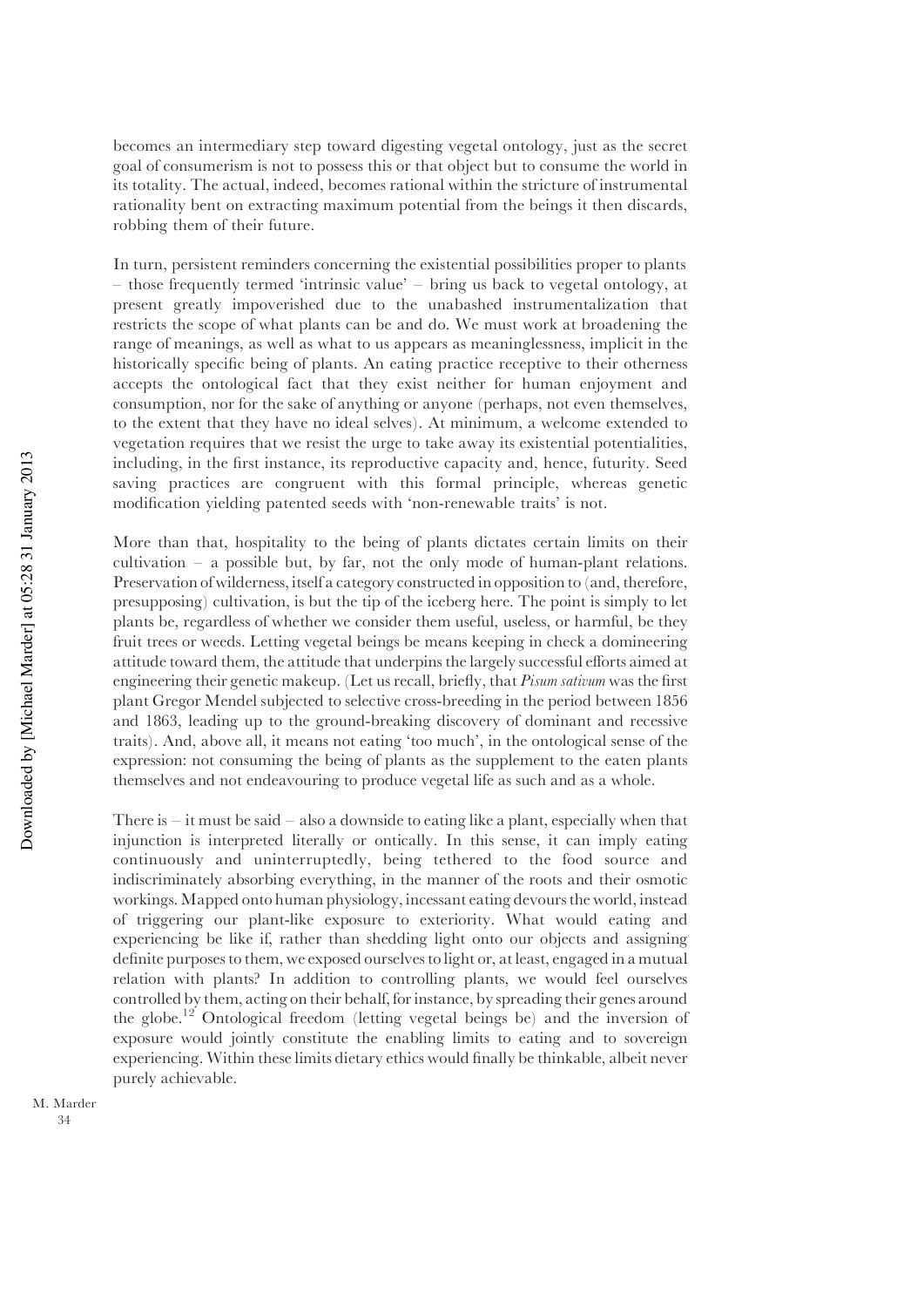Agnès Varda's documentary, The Gleaners and I (Les Glaneurs et la Glaneuse, 2000) interweaves the experiential and alimentary dimensions of gleaning in an aesthetic medium especially propitious to what the filmmaker herself designates as the gleaning of images. The practice operates strictly within the double limits of ontological freedom and the inversion of exposure: the beings (both human and nonhuman) are let be without being framed in a formal narrative, while Varda exposes herself (for example, her aging hands and hair) before the lens of the camera, refusing to make sense of the images she had gleaned. A less futuristic, more melancholy to the point of nostalgia, recapturing of Dziga Vertov's 1929 Man with a Movie Camera, The Gleaners and I is an example of the practical, cinephenomenological reduction of human experience and its subsequent approximation to an anarchic, vegetal proliferation of images.

Equally noteworthy is the context of gleaning as a socio-economic practice of the oppressed, that is to say, of those who are, themselves, discarded by the dominant system of production and who stoop to pick up similarly rejected plants and parts of plants, objects and part-objects. The contemporary variation on this behaviour, sufficient enough to thwart the temptation to romanticize it, is urban gleaning, which, likewise, results in the picking and eating of what has been thrown away. Gleaners, more often than not, have no other choice but to procure food by seeking what remains after the harvest or in the aftermath of wasteful consumption in urban centres. Not so with the aesthetic gleaners, such as Varda herself, who engage in this activity not out of necessity but out of the freedom afforded by art. This divide is telling and troublesome to the nth degree. Only on the condition that we begin to bridge it and only provided that aesthetic freedom is transposed onto the realm of necessity would gleaning become a truly ethical way of eating and experiencing.

Gleaning presupposes a great deal of roaming, active searching and selectivity, all of which are not only stereotypically animal-like behaviours but also the principles of plant mobility – of the roots that roam underground labyrinths in search of nutrients and the branches and leaves that seek sunny gaps in the thick of a forest, for instance. At the same time, it obeys the more obvious tenet of plant existence, whose 'reach cannot exceed its grasp', in the words of French poet Francis Ponge.13 Eating locally grown foods comes close to the mode of this existence, even though human reach always exceeds what we can grasp both temporally and spatially, due to the projection of past experience into the future and the augmentation of our capacities by means of technological prosthetics. Spatially delimited eating practices – eating in a place – facilitate the emergence of alternative forms of human community with plants, which would have been unthinkable without our physical proximity to them. In fact, throughout our lives, we are either too close to vegetation (the grass one treads on, the apple one bites into) to even notice it or we are too far to be aware of it (take cocoa plantations in Sao Tome and Principe, the world's biggest producer of this crop). To be with the plants is, in Martin Heidegger's turn of phrase, to dedistance them, to bring oneself close to them without collapsing the space of separation altogether by devouring them.<sup>14</sup> It is to come to terms with the insight that something of their being will always escape and exceed both our grasp and our reach, in a fugal movement that inaugurates, time and again, the conditions of possibility for our relation to them. And, despite the divergent paces at which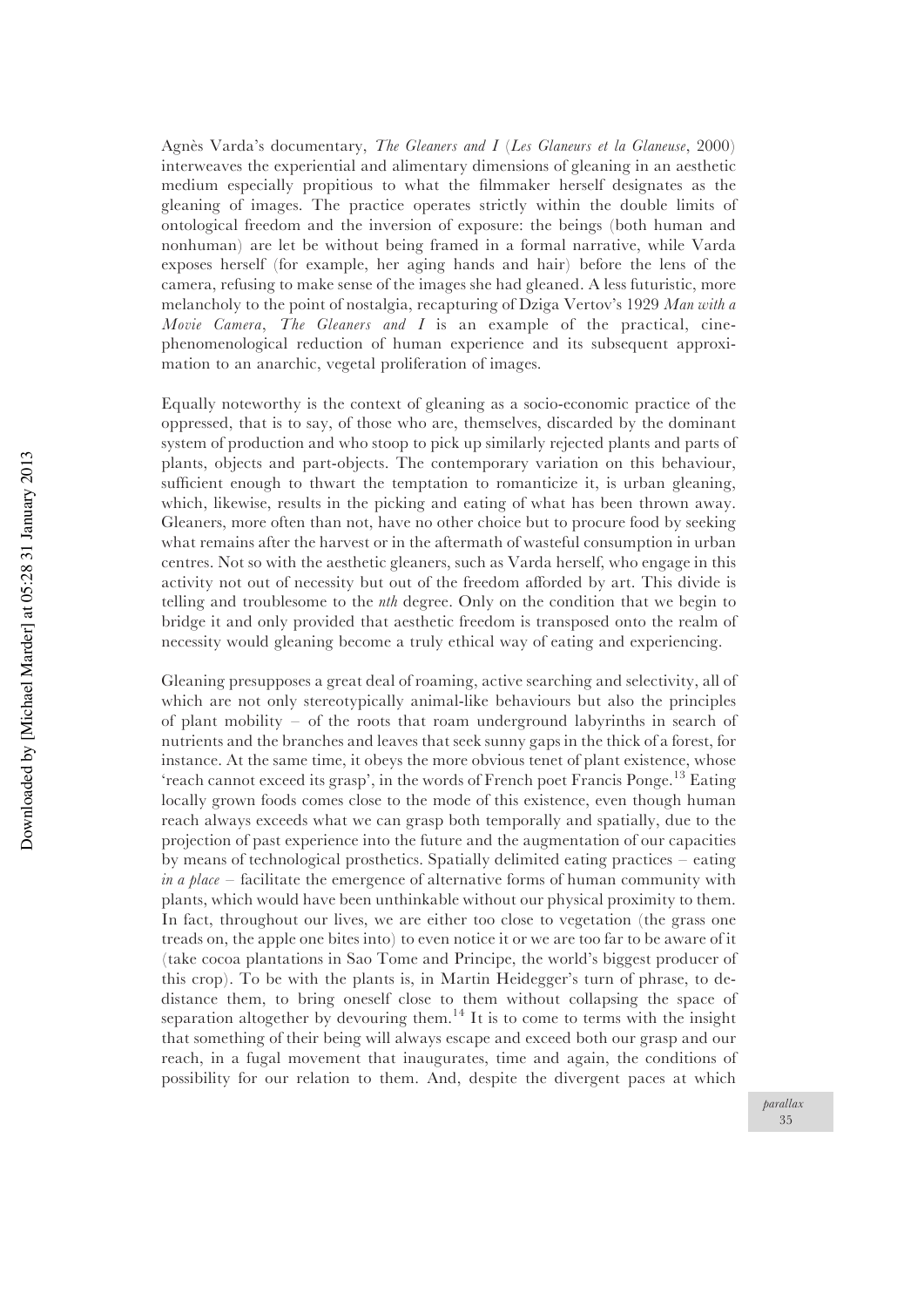human and vegetal existences proceed, it is also to linger with them in time, to wait for their maturation, to allow them to unfold or to withhold their hidden potentialities. Gleaning, in this scheme of things, is awaiting past the set term; the patience of gleaning translates into a chance for the plants' posthumous existence redeeming the violence of their sublation in eating.

The answer to the question what we can eat, as much as the loose guidelines for how to eat ethically, is imbricated with the ontology of plant life. As recent studies in botany have demonstrated, plants are not only a 'what' but also a 'who', and this implies that dietary preferences, too, must practically differentiate between vegetal 'whatness' and 'whoness', while striving to keep the latter intact. The work of such differentiation is incredibly difficult because the subjectivity of plants is not centred in a single organ or function but is dispersed throughout their bodies, from the roots to the leaves and shoots. Nevertheless, this dispersion of vitality holds out a promise of its own: the plasticity of plants and their wondrous capacity for regeneration, their growth by increments, quantitative additions, or reiterations of already existing parts does little to change the form of living beings that are neither parts nor wholes because they are not hierarchically structured organisms. The 'renewable' aspects of perennial plants may be accepted by humans as a gift of vegetal being and integrated into their diets. But it would be harder to justify the cultivation of peas and other annual plants, the entire being of which humans devote to externally imposed ends. In other words, ethically inspired decisions cannot postulate the abstract conceptual unity of 'the plant'; they must, rather, take into account the singularity of each species with its unique temporality and non-generalizable existential possibilities.

The emphasis on singularity means that ethical worries will not go away after normative philosophers and bioethicists have delineated their sets of definitive guidelines for human conduct. More specifically, concerns regarding the treatment of plants will crop up again and again, every time we deal with a distinct species or particular community of plants. In Hans Christian Andersen's fairy-tale, 'The Princess and the Pea', the true identity of a princess is discovered after she spends a torturous night on top of twenty mattresses and twenty featherbeds, with a single pea lodged underneath this pile.<sup>15</sup> The desire to eat ethically is, perhaps, akin to this royal sensitivity, as some would argue that it is a luxury of those who do have enough food to select, in a conscious manner, their dietary patterns. But there is a more charitable way to interpret the analogy. Ethical concerns are never problems to be resolved once and for all; they make us uncomfortable and sometimes, when the sting of conscience is overwhelming, prevent us from sleeping. Being disconcerted by a single pea to the point of unrest is a metonymy for ethics as such, for the obsession that it is, inexpressible in the language of moral axioms and principles of righteousness. Self-reflexive dietary ethics, attuned to all living beings, refrains from making fully assured pronouncements on how best to treat the specimen of Pisum sativum, or any other plants, for which the pea stands, despite its smallness, in yet another metonymic relation. Such ethics does not rest on the laurels of its achievements but is called upon to respond, each time anew, to the ultimately irresolvable question of how, in thinking and eating, to say 'yes' to plants.

M. Marder

36